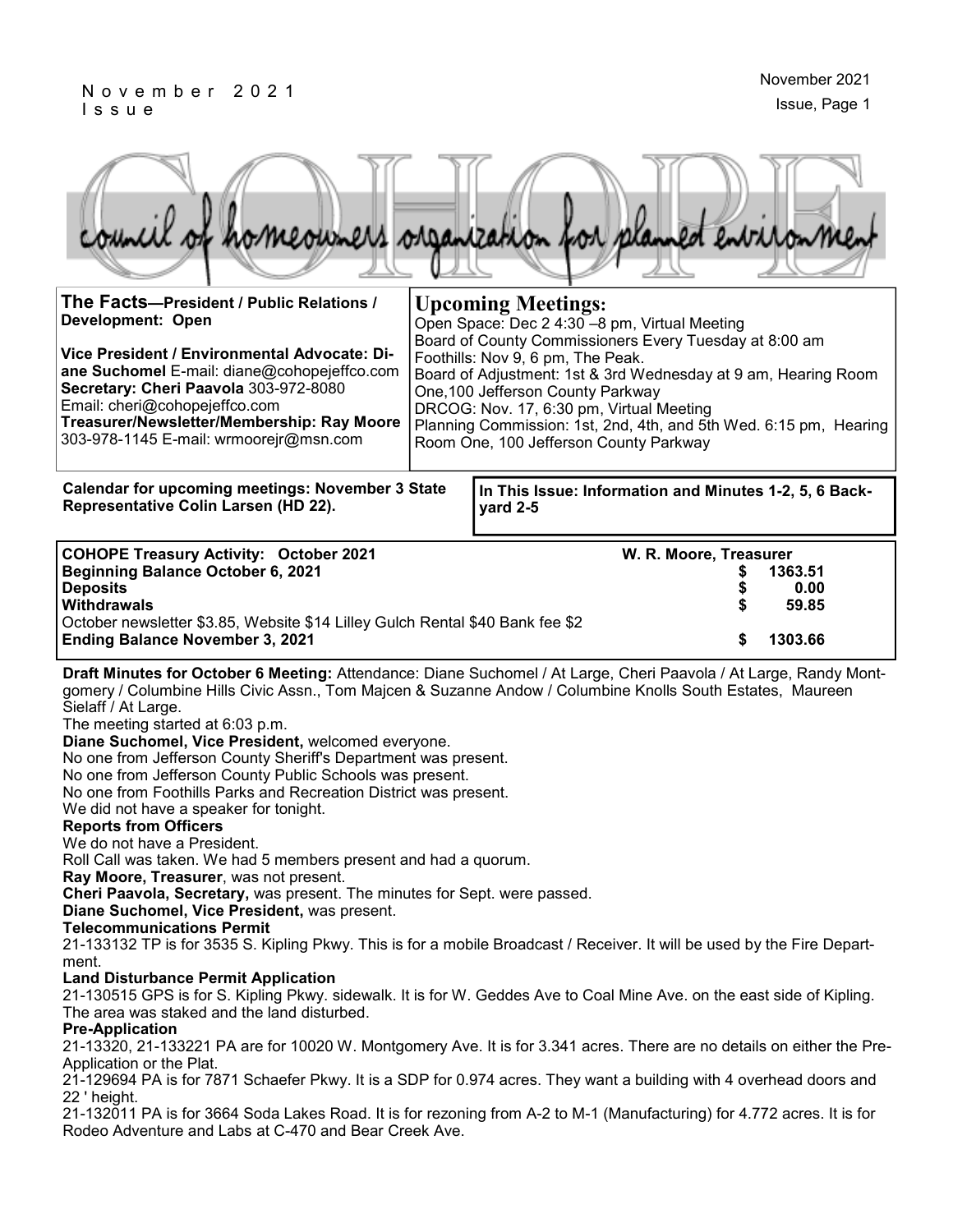November 2021

21-130408 PA is for Ute Ave. and W. Toller Dr. It is for a very large warehouse for American Furniture on 20.68 acres. It is south of C-470 and west of Kipling. They are 2 options. Option 1 is for 124,981 sq. ft. building with height of 45 ' for less. Option 2 is for 204,72 sq. ft. building with height of 45 ' or less.

There has been no change on the status of Short Term Rental. Lakewood Housing Policy Commission / City Council currently bans Short Term Rentals. (Although there are over 500.) they have a draft version of a new policy that has a lot of requirements.

Diane attended the Foothills Parks and Recreation District Board meeting on Sept. 28.

1. Approved the Design Contract for Dutch Creek Trail extension between Kipling and C-470.

2. Approved the Foothills Golf course design contract.

 3. Replace all 24 AEDs with a new device. The old devices are out of warranty. The new ones have new technology and are easier to use.

 4. On Day Care they have closed at the Ridge due to staff shortage and combines with Liley Gulch. They have also shortened the classroom hours.

Concerning the Jefferson County Sheriff's Department Crime Mapping website, Diane asked Sheriff Shrader about it. He said that he would check into it.

The Nov. 2 election includes 3 seats on the Jefferson County School Board with 7 candidates. The seats are for District 1 (Arvada and Westminster), District 2 (Central Lakewood and mountains), and District 3 (South Jefferson County). 3 of the candidates are Union backed. 4 of the candidates are independent. There is a forum at Holy Shepherd Lutheran Church at 920 Kipling on 10/14 at 7:00 p.m. It is sponsored by AAUW. They will start with state wide ballot issues and then school board candidates.

The topic at the Citizen's Advisory Council was Safe Parking Initiative. Diane gave us the handout. The website is ColoSafeParking.org. Churches are allowing homeless park their cars on their property. There is no mention on the website on how long they can stay, sanitation concerns, or impact of the neighborhoods. There are currently 12 sites in Boulder, Breckenridge, and Golden. Adams, Denver and Arapahoe are coming soon. This may require rezoning.

The apartment complex at northeast Wadsworth and Bowles has started taking leases.

The Senior Resource Center has moved out of the space in Chanson Plaza shopping center There is a sign in the window there that offers the space for a sub lease.

Diane is asking for recommendations for meeting speakers. She thinks one of the problems is our small attendance.

Our speaker for Nov. will be State Representative Colin Larsen (HD 22).

It was moved that we skip the Dec. 1 meeting. The motion passed.

**Old Business** The position of President for COHOPE is still open.

**New Business** Our next Adopt a Highway is on Saturday, Oct. 17.

Saturday, Oct. 9, from 9:00 a.m. til 2:00 p.m. in Arapahoe at 4450 Indiana St. in Golden is offering low cost vaccinations. There has been a lot of information on NextDoor about the fake Violin players.

Jefferson County School Superintendent has cancelled a lot of school buses. You can get information and leave write ups at https://www.jeffco.public.school.org for the School Board meeting.

**Announcements** Nothing.

We adjourned at 6:38 p.m.—*Cheri Paavola, Secretary*



The Cohope Adopt-a-highway trash pick up on our adopted section of W Bowles Ave was done on October 16

## **THE BACKYARD**

## *Columbine Hills News*

**President's Corner** — I'm so glad it's October. Don't get me wrong... it's not that I like cold... it's just this time of year is perfect in my mind. We don't need the AC and we don't yet need the heaters. The grass has pretty much stopped growing so I don't need to mow. The gardening is done so I don't need to water etc. Fall is a time of calm for me – physically at least.

I was out of town during our last picnic in the park, but I hear it was well attended, I saw pictures of the face painting –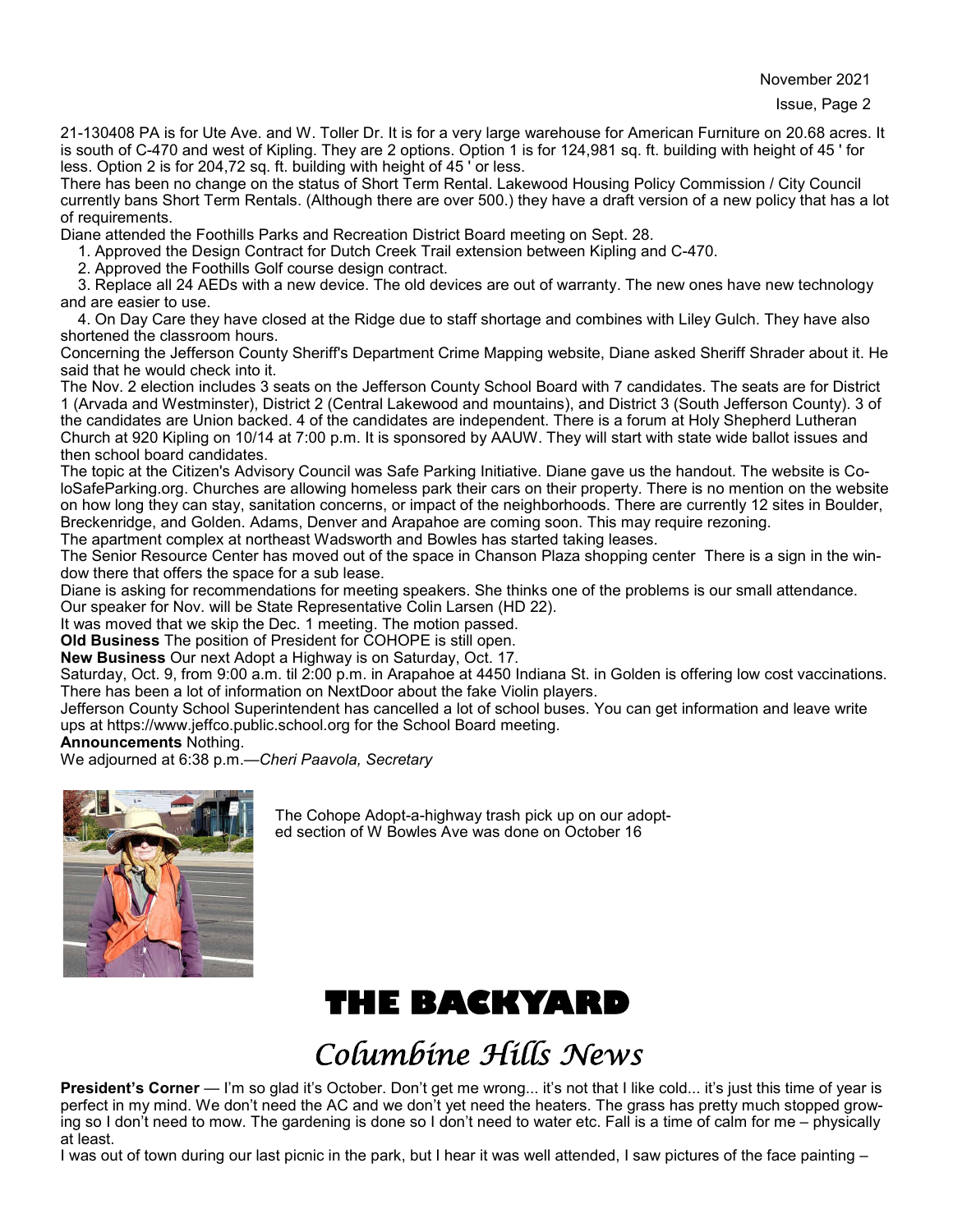November 2021

quite good. We are currently making plans for the hayride in December. Two huge considerations are: financing and Covid. We didn't have a board meeting last month (August) with so many people unavailable. Which also means we didn't have elections of officers, but hopefully this month (September) we can get that task accomplished.

It has been pointed out that a number of residents have RV's parked on the street. According to Jeff-CO an RV is a boat, Camper, Trailer etc. These can be parked on our streets for no longer than 28 days total in the calendar year. Just a word of advice if you want to avoid a citation – move 'em!

Note that for the next 6 months our board meetings will be held at St. Philip at 7:00 p.m. on the last Tuesday of the month. We really do like it when folks from the neighborhood come and share with us what's on your mind. I wish we could actually DO what you'd like us to do, but we try our best to do what we can to help. I've greatly enjoyed getting to know more of you. I've sat on the front porch of several of you as you've shared your story with me. I like that, it helps me to… Be the kind of neighbor you wish you had.—*Randy Montgomery CHCA president, rmontgomery@frcs.org* 

# **Columbine Knolls South II Review**

*From* **President's Corner—** We held the latest board and members meeting on September 14th and it went well. We had a lot of ground to cover including two bylaw amendments that the board approved. The next step is to have these amendments reviewed by the HOA attorney. The final step is to present them to the membership at the annual meeting in November for approval. The first bylaw amendment should probably have been made last year when our members voted to move the annual meeting from January to November. This amendment simply adjusts the number of board seats that are to be elected in even and odd years to align with the timing of moving the annual meeting from January back to November. This proposed bylaw amendment does not change the total number of board seats, which is seven. The second proposed bylaw amendment adds safeguards to require the board and one other board member to approve accounts payable checks in excess of \$500 including checks issued to the management company. Both proposed bylaw amendments are more administrative and procedural, and the board supports their adoption. Again, members will be given an opportunity to vote on these bylaw amendments at the annual members meeting in November, and they will be provided a copy of the amendments for review ahead of the November meeting. I am also pleased to announce that Bob Haberkorn was voted in by the board to replace the seat vacated by Pam Horiszny. Bob will also assume the role as Treasurer. As many of you know, Bob has been very active in the CKSII HOA for many years, having most-recently served as President ahead of my appointment. Bob has a wealth of knowledge concerning all things CKSII, and we are happy he came out of retirement to join the board!

COMMUNITY EVENTS: Jennifer Blake was kind enough to provide the following update on the Music & Movie in the Park event. Jennifer writes "the Music & Movie in the Park was a huge success this year! It was our first year collaborating with Coronado School/PTA doing a joint event and it worked out as a win-win-win! Coronado took care of the school use and allowed use of the bathrooms, which we haven't had before. There were 300-400 in attendance. The band was very interactive and engaging with the crowd and you could tell everyone was having a great time while the band was performing. Both food trucks did well; the taco truck had a steady line, served orders quickly and the food was great. The owner of the taco truck was very pleased with the turnout, and it sounds like this was one of their most successful events. I'll need to debrief with Coronado to confirm they would like to continue this as a joint event, but those I have spoken with from Coronado seemed pleased. I'd suggest keeping this as a joint event if all is on board." I want to thank Jennifer and the volunteers who helped make the event a huge success!

*Brenda Abbott reported to the board that she is working on the 2nd annual Holiday Parade of Lights. This event will be held on the evening of Sunday, December 5th. The Holiday Parade of Lights was born out of the pandemic when we could not hold the traditional Holiday Ride, and it was so well received that we're bringing it back this year. Look for more information as the date gets closer in the newsletter and at cksii.org.*

COMMUNITY PROJECTS: The shade structure project is moving along, but it is still in the county and state final approval process. We are still holding out hope the installation can begin before the snow starts flying.

COMMITTEES: The welcome committee has been out meeting our new neighbors! As I've previously mentioned, due to the pandemic, no welcome box deliveries were made in 2020. The Welcome Committee (Jennifer Blake, Erin Kunkel, Anita Schicktanz) is pleased to report they made 18 deliveries in August, followed by 14 deliveries in September, which gets us back on schedule. The committee's next round of deliveries will take place in December, where they will visit 6 to 10 new homeowners to round out 2021.

As we approach the annual meeting in November, I want to welcome anyone who is interested in serving on the board or on one of the committees to contact me at president.cksii@gmail.com. I'd love to have a conversation. Thanks! - *Tom Schicktanz, President CKSII HOA*

### Columbine West Civic Association Newsletter

*From* **A Moment With The Board** The September Monthly meeting was presented on Zoom at 7 p.m. We welcomed Betsy Walker, our Newsletter Coordinator to the conversation. Betsy has been working extremely hard to keep newsletter route carriers current & routes covered. Its been a struggle with some long time carriers finally passing the baton.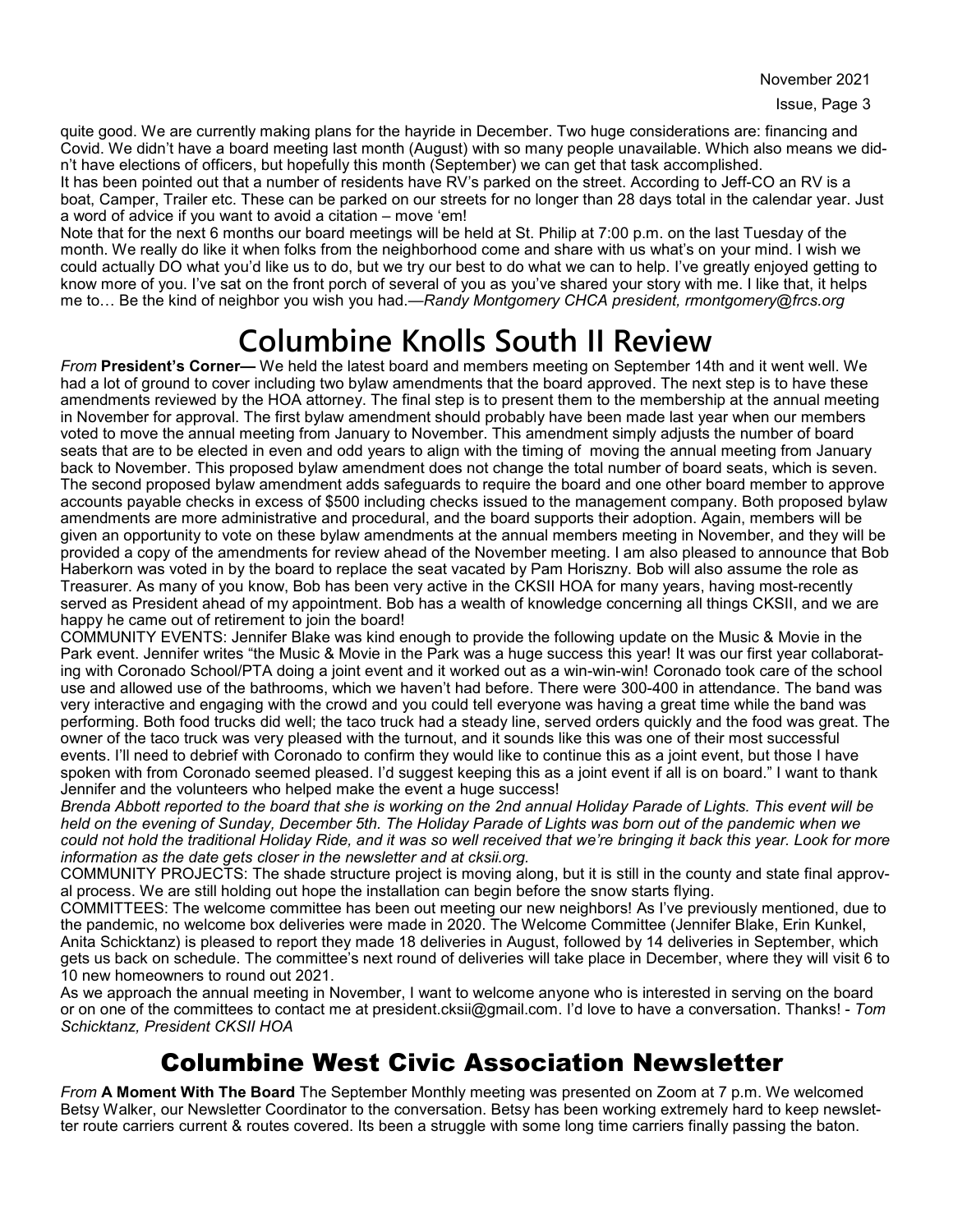November 2021

Yet, through posting on Nextdoor and attaching OPEN route notices to newsletters, we may have only (3) routes uncovered. The new website will be launching very soon and we are creating an email list that will send monthly newsletters out to those who wish to receive it in digital form. If this is your preferred method don't hesitate to email CWCAtalk@gmail.com to be added. This issue has an image of the Conceptual Design for the CW Pool and information regarding the renovation.

A Columbine West volunteer will be posting pictures of the demolition and rebuild in the newsletter & on the new CWCA website. The new website will be advertised through multiple media platforms and banners posted at our entrances. Its very exciting to see this much needed news option become a reality for residents and other interested parties to explore. Stay tuned. This Fall/Winter we will again be offering the Halloween Decorating contest and the Holiday Lighting Contest. Be sure to drop a message to CWCAtalk@gmail.com if you see a display you would like to see win. Winners will receive a Gift Card and a shout out in the newsletter.

Please feel free to contact CWCAtalk@gmail.com with any other ideas you would like for us to work on. You can also connect with us if you feel you have some time & talents to share with the community. Thank you so much to those neighbors that filled out your Membership card and designated you would like to volunteer within CWCA in some capacity. The Secretary will be in touch and make sure that you get plugged into an area of your choosing. As a continued reminder to all residents, Columbine West is a 'Chicken free' neighborhood. The covenants are very specific and 'do not' allow them within the neighborhood. The CWCA continues to get reports of chickens residing in the neighborhood and these homeowners can expect a Violation Letter. The October 12th meeting at 7p.m. will be on Zoom. Check the front page of the newsletter for the QR code. Drop in, say Hi and meet a friend.

### The Leawood Rapporter

*From* **Leawood Metropolitan Recreation and Park District Minutes September 8, 2021** The meeting was called to order at 5:43 p.m. by President Steve Wall. Members present: Debby Baker/Vice President and Secretary, Donna Snyder/Treasurer (by phone), Wade Hancey Special Projects, Ike Nelson/Board Member and Dave Padilla Parks Manager.

**Public Comments** (1) Forest Clark reported two teens on a motorcycle riding through the grass at Weaver Park causing damage to the grass. Board Response: Motorized vehicles, of any type, are not allowed in any of the parks. We ask that all residents and park users be caretakers of our parks, please contact the Jeffco Sheriff's office, using the nonemergency number 303-271-0211, to report anyone causing damage in any of the parks.

(2) Ken Deshais commented about thistles growing in Leawood Park. Board Response: Dave will have them removed and spray the area.

(3) Katie Clark informed Wade that she has talked to many residents that are excited about the possibility of adding a Frisbee golf course. Board Response: A Frisbee golf course has been added to the list of potential projects for consideration in 2022

(4) Tom Bryant reported a leak in the irrigation system of cape at Raccoon Hollar. Board Response: Dave has repaired the leak.

(5) Tom Bryant also reported water, weeds and grass in the Leawood Park play area. Board Response: The play area needs to have additional fibar added which will be completed this fall or early spring 2022, depending on available supply. Dave works diligently to keep the play area safe for our children. However, weeds are very persistent and will happen. The addition of fibar will help, but not solve the weed issue.

(6) Tom Bryant questioned the need to replace the bridge deck in Weaver Park and that, if we must do it, to use 2x4s instead of the larger boards. Board Response: The bridge deck being replaced is the original, which is 30 to 40 years old and needs to be replaced for safety reasons. The larger boards are used because (1) The high amount of pedestrian traffic; and (2)The larger boards will last longer so are more cost effective.

Treasurer's Report – Donna presented the Treasurer's report, bills paid this month include Denver Water, doggie bag vendor, Waste Management, Xcel Energy, Weston, Rich Alarcon, Dave's invoice, and reimbursement to petty cash. s Parks Manager Report – Purchased new tires for ATV. All parks were mowed, irrigation inspected, and doggie bags checked and replenished as needed.

Weaver Park: Park Pavilion was cleaned. Leawood Park: Repaired broken pipe. Raccoon Hollar: Repaired two broken irrigation lines.

**Old Business** (1) Weaver Park Bridge repair: Finally received the paper Minor Flood Plain Permit. Because of the delay and worker shortage, repair work may not begin until spring 2022. (2) Fibar for Leawood Park play area: Dave will rake the area to redistribute the fibar evenly. It will be reevaluated in spring 2022.

Resident Input: Survey Monkey will be used to gather resident input for future upgrades to the parks. Information will be placed in the Rapporter and on the website.

Liberty Waste Management billing: Donna has not received any bills from Liberty Waste Management. They have told her that they are having software problems.

New Businesses – None

The meeting was adjourned at 7:18 p.m.*—Debby Baker, Vice President / Secretary*

**Leawood Civic Association Board Minutes of September 7, 2021—**The meeting began at 7:05 p.m. Present: Paul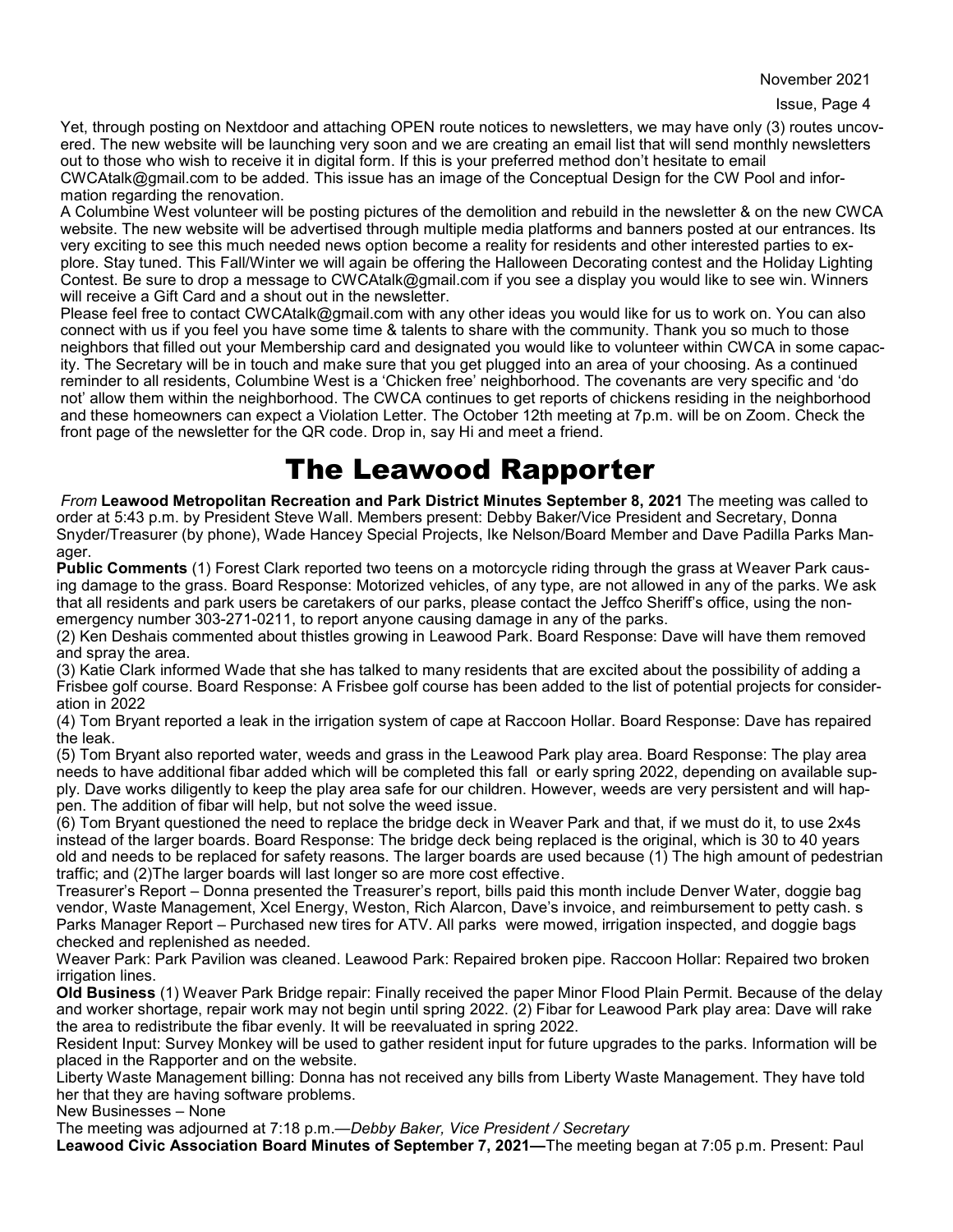O'Connor, Chip Langowski, Mike Major, Laurie Selander, Rhonda Eveleth, Gina Severino, Betsy Major and new attendees: Travis Hall, Kyle Evans, Kate Shafer, Orin Leavy, and Camile Sankey

This meeting was to invite new residents to take over positions that will become open in January. Those positions are: Vice President, Secretary and Leawood Rapporter editor. We served pizza and salad to attendees.

We did introductions and then went through the overview of what the Leawood Civic Association does each year with the donations of the residents.

Orin stepped up to be our new editor and Kyle will be our new Vice President. Camile will put up sandwich boards. Other attendees will volunteer for various needs of the board. Thank you all for volunteering.

We went over the treasurer's report. It is printed in the Rapporter on the last page. As of the meeting, we have \$7,611.67. We spent \$2301.47 on the picnic. We will visit raising the cost of the picnic next year. Garage sales are coming up on the 24 and 25th of September. Laurie and Rhonda will handle putting up the signs and distributing the maps to paid participants. Camile will help with the signs.

Adjourned at 8:20 p.m..

**Jefferson County Announces Important Snow Removal Updates**—Due to a statewide shortage of truck drivers, Jefferson County Road and Bridge revised its Snow Removal Procedure for the 2021-22 winter season. We appreciate your understanding as we work through this staffing shortage. Community members are encouraged to work from home whenever possible on days where snowstorms affect the roads. Additionally, if you plan to visit a Jefferson County facility during snowy conditions, please visit www.jeffco.us prior to driving.

**Applications Re-opened for Select Volunteer Boards and Commissions**—Serving on a volunteer board or commission is a great way for Jeffco residents to provide valuable input and make a positive impact. Applications are being accepted for the following boards: Board of Review, Community Services Advisory Board, Equine and Agriculture Heritage Commission, Tri-County Workforce Development Board and the Wildfire Commission. Applications are due by Nov. 2. https://www.jeffco.us/2123/Vacancies

Board of Review: At-large citizen representative

Community Services Advisory Board: Low Income representative, Private Organization representative, Elected Official representative

Equine and Agriculture Heritage Committee: Fairgrounds neighboring community representative

Tri-County Workforce Board: Private sector representative, Business representative

Wildfire Commission: At-large citizen representative

**Jefferson County Public Trustee Transitions to Online Foreclosure Sales**—On Oct. 7, the Jefferson County Public Trustee's Office held its first online Foreclosure Sale. The online sale is more efficient, as the Public Trustee's staff can conduct the sale virtually. It also opens the sales to national bidders. In-person sales only attracted local bidders. See information about registering with GovEase (https://files.ctctusercontent.com/6e149928001/161ee0b4-5a6f-4d8a-80dc-f0e8d8c72465.pdf?rdr=true) if you're interested in bidding on a property at a future Public Trustee Foreclosure sale.

**Tax Lien Sale Information from the Jeffco Treasurer's Office**—The tax lien sale is the final step in the Treasurer's efforts to collect taxes on real property. The tax lien sale allows taxing authorities to receive their budgeted revenues without having to wait for delinquent taxes to be collected. Delinquent taxes are sold, the property is not. Property owners have three years to redeem the tax lien before the investor is eligible to apply for a treasurer's deed on the property. This year's internet sale will be held Nov. 8-9. More information can be found on the Jefferson County Tax Lien Sale page. https://www.jeffco.us/2430/Tax-Lien-Sale

**New Parks Added to Jeffco Open Space Partnership with Lyft**—New parks have been added to the JCOS and Lyft partnership for rideshare discounts. Through Dec. 31, Lyft users can take advantage of a \$2.50 reduction in their fare each direction with code JCOS2021 in the "rewards" section of the Lyft app. Discounts will be valid during park hours, seven days a week, to the locations listed on the website. Visit the JCOS website for locations and more information. https://www.jeffco.us/CivicAlerts.aspx?AID=1592

**Jeffco Planning & Zoning Revising Regulations Related to Wildfire**—Jefferson County Planning & Zoning is currently working to update regulations related to wildfire. Jefferson County originally adopted the Wildfire Hazard Overlay District in 1976 and revisions have occurred several times to reflect best practices of the time. For more information and to view proposed changes, please visit the Planning and Zoning Regulation Updates web page. https://www.jeffco.us/2613/Regulation-Updates

**National Lead Poisoning Prevention Week**—National Lead Poisoning Prevention Week is a call to bring together individuals, organizations, industry and tribal, state and local governments to raise awareness of lead poisoning prevention and reduce childhood exposure to lead. According to the CDC, approximately half a million U.S. children ages one to five have blood lead levels above the blood lead value at which CDC recommends public health actions be initiated. Learn how to stay protected from the harms of lead poisoning. https://www.jeffco.us/2433/Lead-Prevention *From Engage Jeffco October Issue*